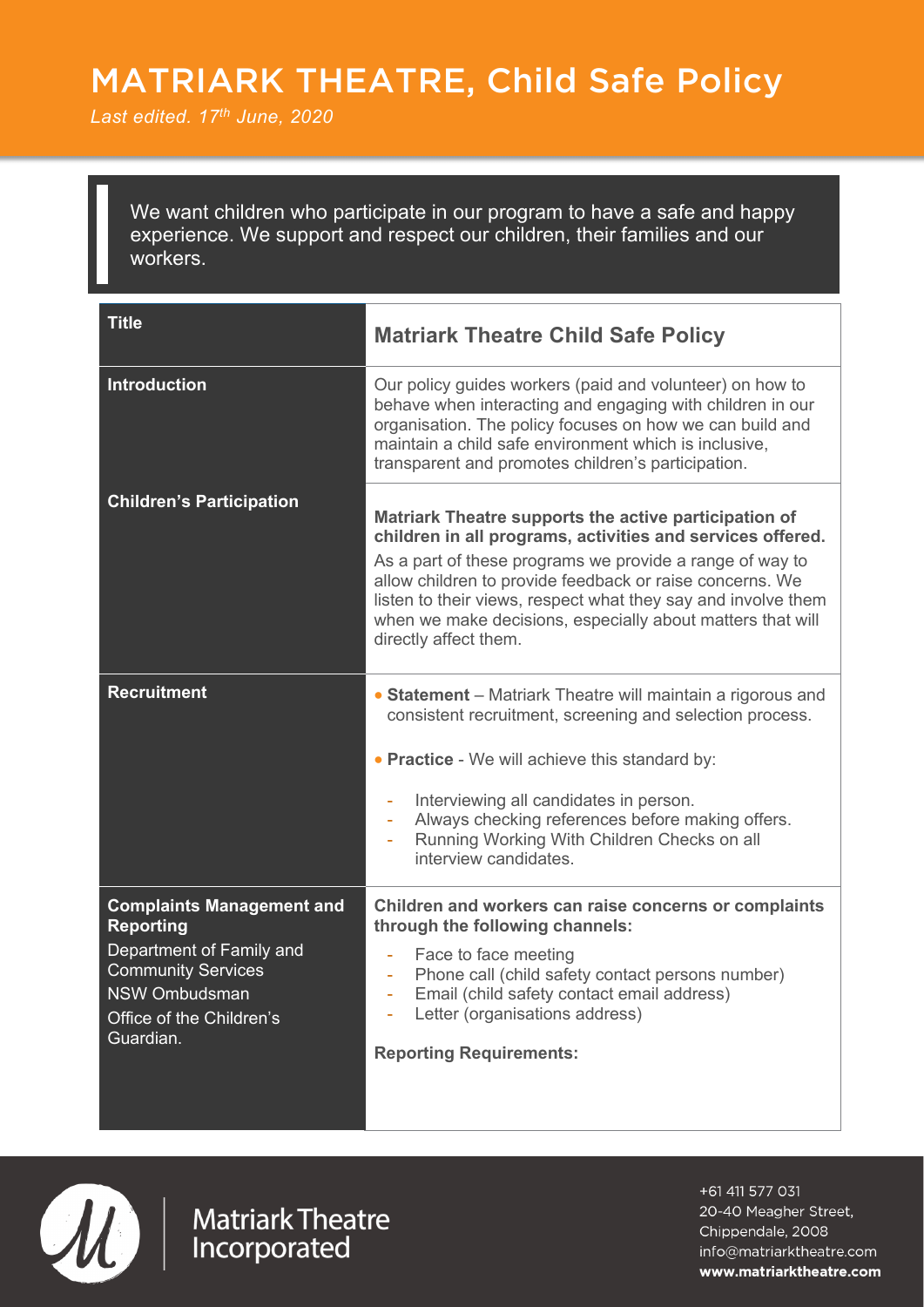# Department of Family and Community Services

Matriark Theatre staff members are considered Manatory Reporters. If they suspect that a child attending a program is at significant risk of harm then they are required to report to the Department of Family and Community Services. Phone 132 111 to report child abuse or neglect (24 hour service)

## NSW Ombudsman

Those using our services can report to the NSW Ombudsman to monitor or report problems with our complaints handling procedures. Matriark Theatre Child Safety Officers can also contact the Ombudsman for advice upon receiving a complaint. www.ombo.nsw.gov.au

## Office of the Children's Guardian

Matriark Theatre has a legal obligation to report findings of sexual misconduct and serious physical assault involving children by a child-related worker to the Office of the Children's Guardian. Under Schedule 1 of the Child Protection (Working with Children) Act 2012 the conduct that must be reported is:

- 1. sexual misconduct committed against, with or in the presence of a child, including grooming of a child.
- 2. any serious physical assault of a child.

*Further details can be found on Matriark Theatre's Complaints Policy.*

#### **Child Safety Contact Person:**

CEO, Kathryn Roberts Parker

#### **Child Safety Process (to be followed by the Child Safety Contact Person):**

- 1. Listen to the person making the complaint and make a record of the complaint using the 'Complaint Record Form'.
- 2. If incident occurred in NSW make a report to the Department of Family and Community Services in the case of an allegation of child abuse. Inform everyone involved in the complaint of the requirement to make this report.
- 3. If the complaint involves inappropriate behaviour and a breach of the Code of Conduct, the manager/ leader will need to take action in accordance with the internal discipline procedure.



**Matriark Theatre** Incorporated

+61 411 577 031 20-40 Meagher Street, Chippendale, 2008 info@matriarktheatre.com www.matriarktheatre.com